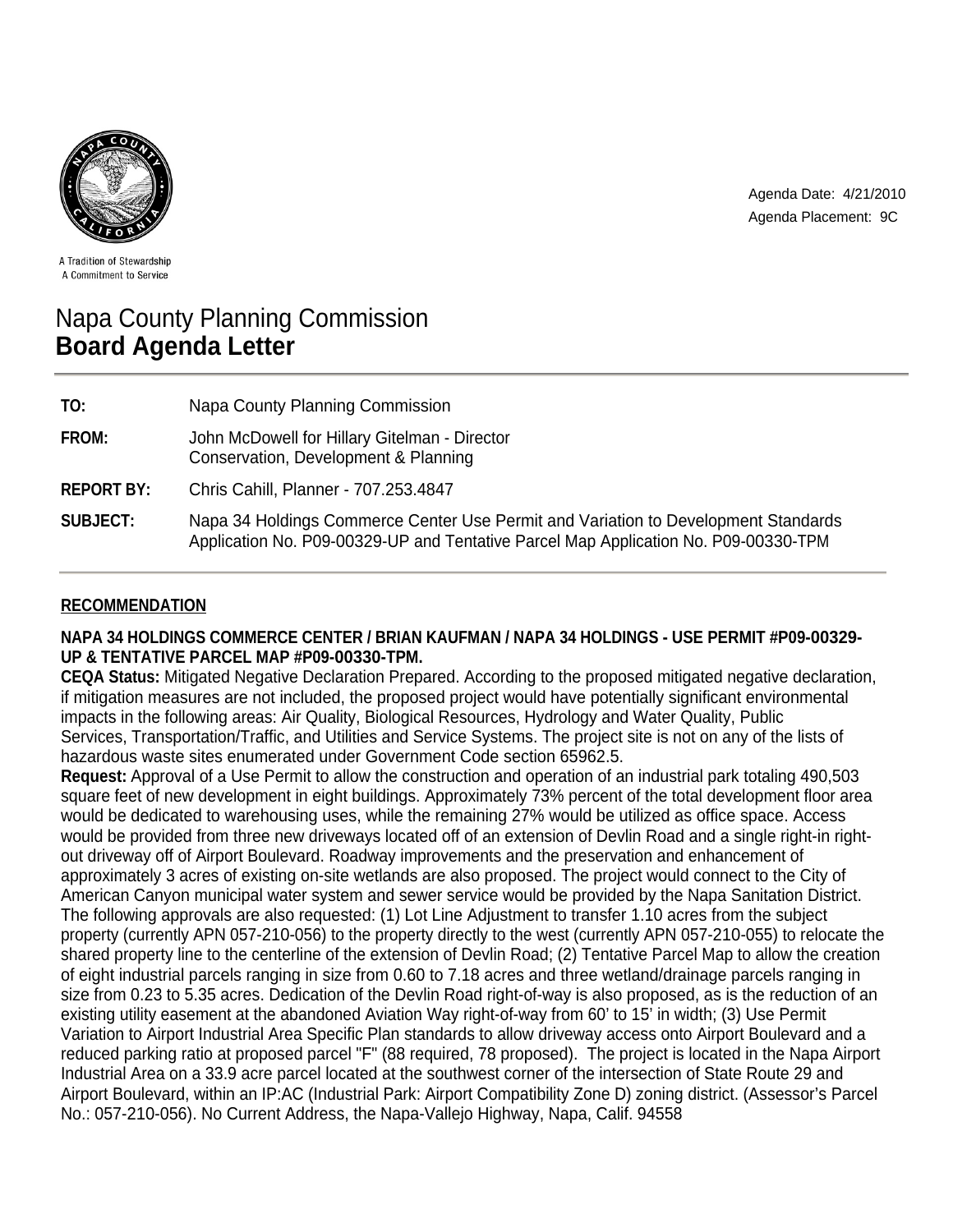**Staff Recommendation:** Adopt the mitigated negative declaration and mitigation monitoring and reporting plan and approve the requested use permit and tentative parcel map as conditioned.

**Staff Contact:** Chris Cahill, 253-4847 or chris.cahill@countyofnapa.org

# **EXECUTIVE SUMMARY**

### **Proposed Action:**

That the Planning Commission:

1. Adopt the Mitigated Negative Declaration and Mitigation Monitoring Program for the Napa 34 Commmerce Center, based on findings 1-6 of Exhibit A;

2. Approve Use Permit and Variation to Development Standards application No. P09-00329 based on findings 7-23 of Exhibit A and subject to the recommended conditions of approval (Exhibit B); and

3. Approve Tentative Parcel Map application P09-00330 based on findings 24-30 of Exhibit A and subject to the recommended conditions of approval (Exhibit B).

#### **Discussion:**

The applicant, Napa 34 Holdings, LLC, requests Planning Commission approval of a use permit, variations to Airport Industrial Area Specific Plan (AIASP) development standards, and a tentative parcel map to allow the construction of eight speculative office/light industrial/warehouse buildings and associated roadway, parking, landscape, and other improvements. The project is compatible in design and character with other developments located in the Airport Industrial Area and, in particular, with the recently-approved Greenwood Commerce Center development directly to its west. Prospective tenants are unknown at this time. The proposal also includes a tentative parcel map to create 11 parcels ranging in size from 0.2 to 7.2 acres. Each of the eight industrial park buildings would be located on a separate parcel and would include all associated parking areas. Three additional parcels would be dedicated to stormwater treatment and wetland preservation.

# **FISCAL IMPACT**

Is there a Fiscal Impact? No

# **ENVIRONMENTAL IMPACT**

#### **Environmental Determination:**

Mitigated Negative Declaration Prepared. According to the proposed mitigated negative declaration, if mitigation measures are not included, the proposed project would have potentially significant environmental impacts in the following areas: Air Quality, Biological Resources, Hydrology and Water Quality, Public Services, Transportation/Traffic, and Utilities and Service Systems. The project site is not on any of the lists of hazardous waste sites enumerated under Government Code section 65962.5.

#### **Discussion:**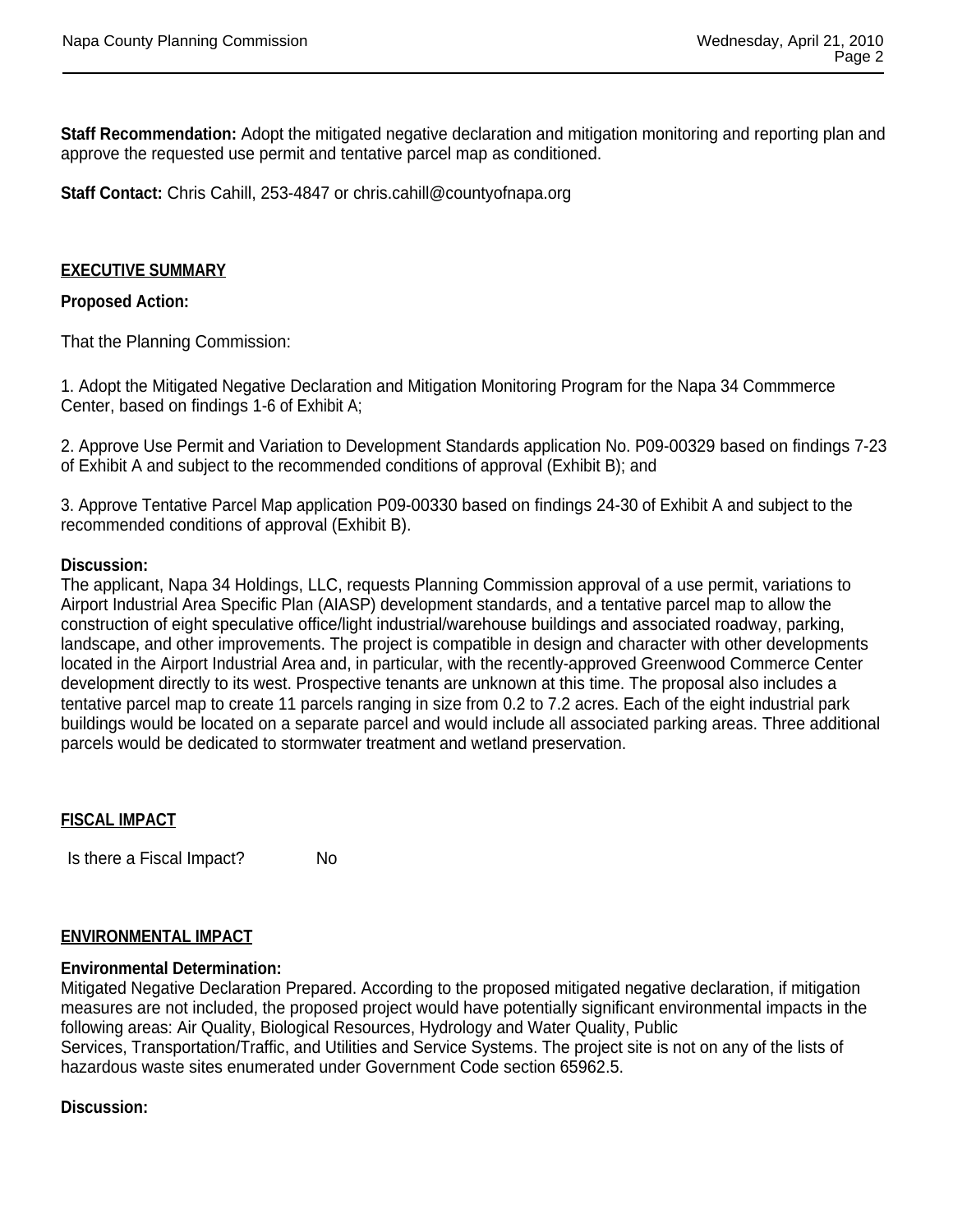# *Air Quality*

The Napa 34 Commerce Center initial study finds that air pollutant emissions from the project could have a temporary negative affect on air quality due to dust generated during grading and exhaust emissions from construction-related equipment and vehicles. Mitigation measures are proposed which would implement Bay Area Air Quality Management District (BAAQMD) best practices as outlined at Table 2 of the BAAQMD's 1999 Guidelines.

#### *Biological Resources*

Numerous listed wildlife and plant species are known to occur in the region surrounding the project site, including White-tailed kite, Burrowing Owl, Swainson's hawk, Vernal Pool fairy shrimp, Conservancy fairy shrimp, California red-legged frog, Showy Indian clover, Sebastopol meadowfoam, Hayfield tarweed, Dwarf downingia, Contra Costa goldfields, Pappose tarplant, and Big-scale balsom-root. The project biological report indicates that none of the plant species which would potentially be present on the site were identified in 2008-2009 spring site surveys. Mitigation measures are proposed which would address (relatively unlikely) potential impacts to raptors, burrowing owls, fairy shrimp, and red-legged frogs. In addition, the Army Corps of Engineers has determined that there are 3.19 acres of jurisdictional wetland on the project site. The applicants propose to fill two wetland areas, totaling approximately 0.48 acres, located to the north and south of the central seasonal drainage. Mitigation measures addressing the proposed wetland conversion have also been included.

#### *Hydrology and Water Quality*

The applicants are proposing an integrated wetland preservation/ stormwater treatment and control system which would involve the pretreatment of stormwater and diversion to preserved on-site wetlands. If correctly designed and managed, this is a solution which would protect water quality and enhance the existing wetland ecosystem. However, the integrated system will require ongoing maintenance of the wetlands and the detention basins and buffer areas which surround them. A mitigation measure requiring ongoing wetland preservation and system maintenance has been incorporated.

#### *Public Services*

The Fire Marshall has advised that submitted plans do not include adequate fire hydrant details and a mitigation measure has been incorporated to address that shortcoming.

#### *Transportation/Traffic*

The project traffic study recommends specific mitigation measures designed to reduce traffic-related impacts to a less than significant level. The proposed mitigations address internal circulation and associated awkward parking locations, required capacity improvements at the Airport Boulevard/Devlin Road intersection, funding for potential future improvements at the Soscol Ferry Rd./ Devlin Road intersection, significant capacity improvements at Airport Boulevard, and driveway access to and from the property. In addition, the California Department of Transportation commented in a March 3 letter that turn lane extensions will be necessary on Highway 29. A mitigation measure designed to make the project compliant with Caltrans's March 3 requirements has also been incorporated.

#### *Utilities and Service Systems*

In order to mitigate potentially significant environmental impacts related to water systems and water supply, the applicant will be required to pay in-lieu fees to the City of American Canyon (the water provider) to allow the City to acquire additional long-term water resources and improve and develop its treatment and distribution system. In addition, the project will have to contribute to American Canyon's "water operations fund" which is designed to provide a funding source for potential future dry-year water purchases.

**BACKGROUND AND DISCUSSION**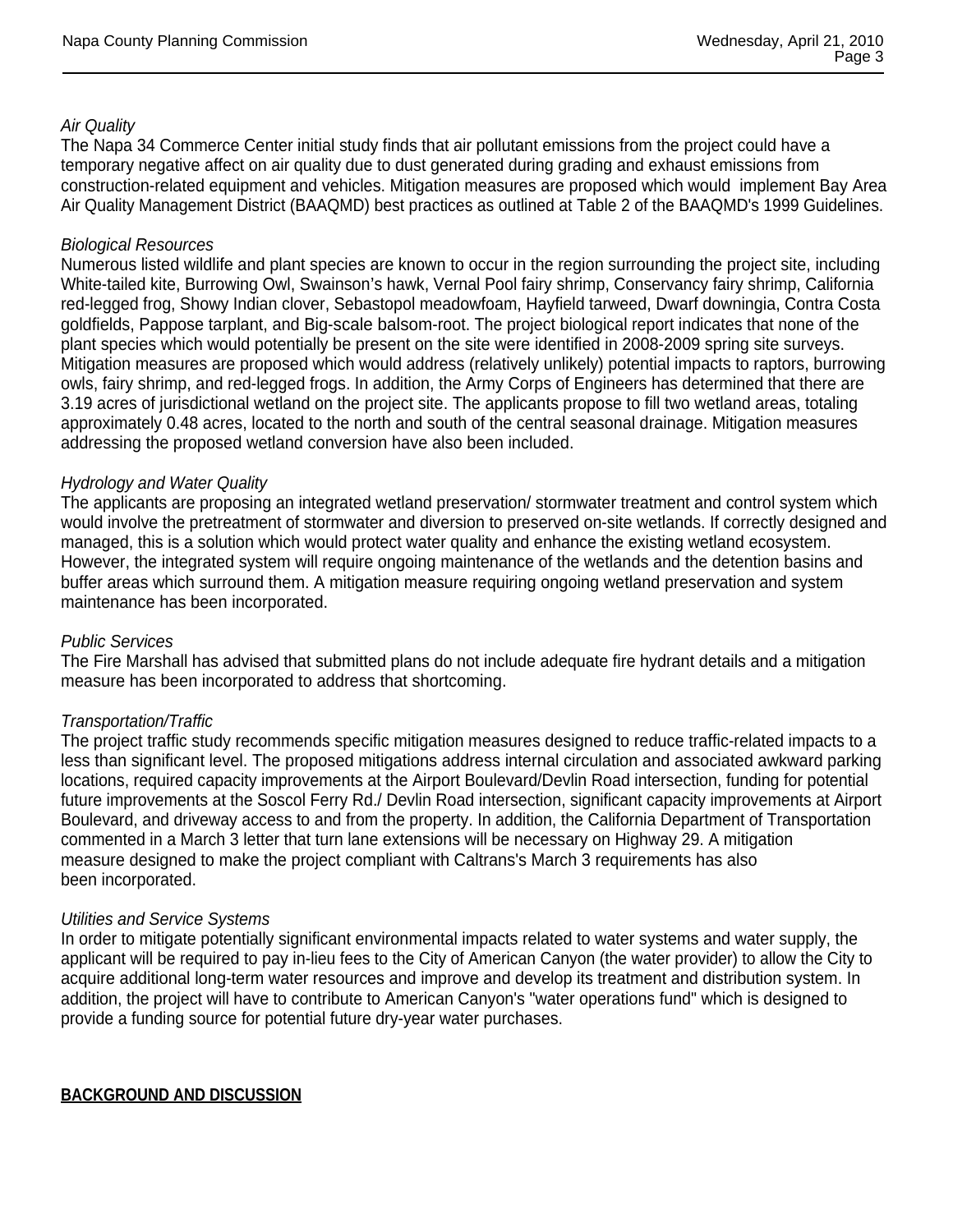**Owner:** Napa 34 Holdings, LLC

**Applicant:** Brian Kaufman, Member

**Representative (Planner):** Brad Shirhall, TLA Engineering and Planning, Roseville, Calif.

**Zoning:** IP:AC (Industrial Park: Airport Compatibility Zone D)

**General Plan Designation:** I (Industrial)

**Filed:** July 21, 2009 **Complete:** March 22, 2010

#### **Airport Compatibility**

Zone D, common traffic pattern- an area of low to moderate risk, frequent noise intrusion, and routine overflight at low elevations. According to the *Airport Land Use Compatibility Plan*, office, warehousing, and light industrial uses are normally compatible with Zone D.

#### **Structural Development**

Eight speculative industrial park buildings, totaling approximately 490,500 square feet (sf), and including:

*Building A* - 41,700 sf, two stories, offices (100%) *Building B* - 41,700 sf, two stories, offices (100%) *Building C* - 7,600 sf, one story, offices (90%) with ancillary warehouse space (10%) *Building D* - 7,600 sf, one story, offices (90%) with ancillary warehouse space (10%) *Building E* - 8,800 sf, one story, offices (90%) with ancillary warehouse space (10%) *Building F* - 81,600 sf, one story, warehouse/distribution (87%) with ancillary office space (13%) *Building G* - 152,600 sf, one story, warehouse/distribution (95%) with ancillary office space (5%) *Building H* - 148,800 sf, one story, warehouse/distribution (94%) with ancillary office space (6%)

# **Parcelization**

The existing parcel is approximately 40 acres. The tentative parcel map proposes:

*Parcel A* - 3.20 acres including Building A

*Parcel B* - 2.70 acres including Building B

*Parcel C* - 0.55 acres including Building C

*Parcel D* - 0.60 acres including Building D

*Parcel E* - 0.87 acres including Building E

*Parcel F* - 4.83 acres including Building F

*Parcel G* - 6.52 acres including Building G

Parcel H - 7.18 acres including Building H

*Parcel J* - 0.23 acres including a stormwater detention basin

*Parcel K* - 0.26 acres including a stormwater detention basin

*Parcel L* - 5.35 acres including preserved wetlands and buffer areas

#### **Setbacks**

#### *East*

*Highway 29* - 55' average building setback required, 45' reserved landscape setback required, **project complies**.

# *West*

*Devlin Road Extension* - 40' average building setback required, 25' reserved landscape setback required, **project complies**.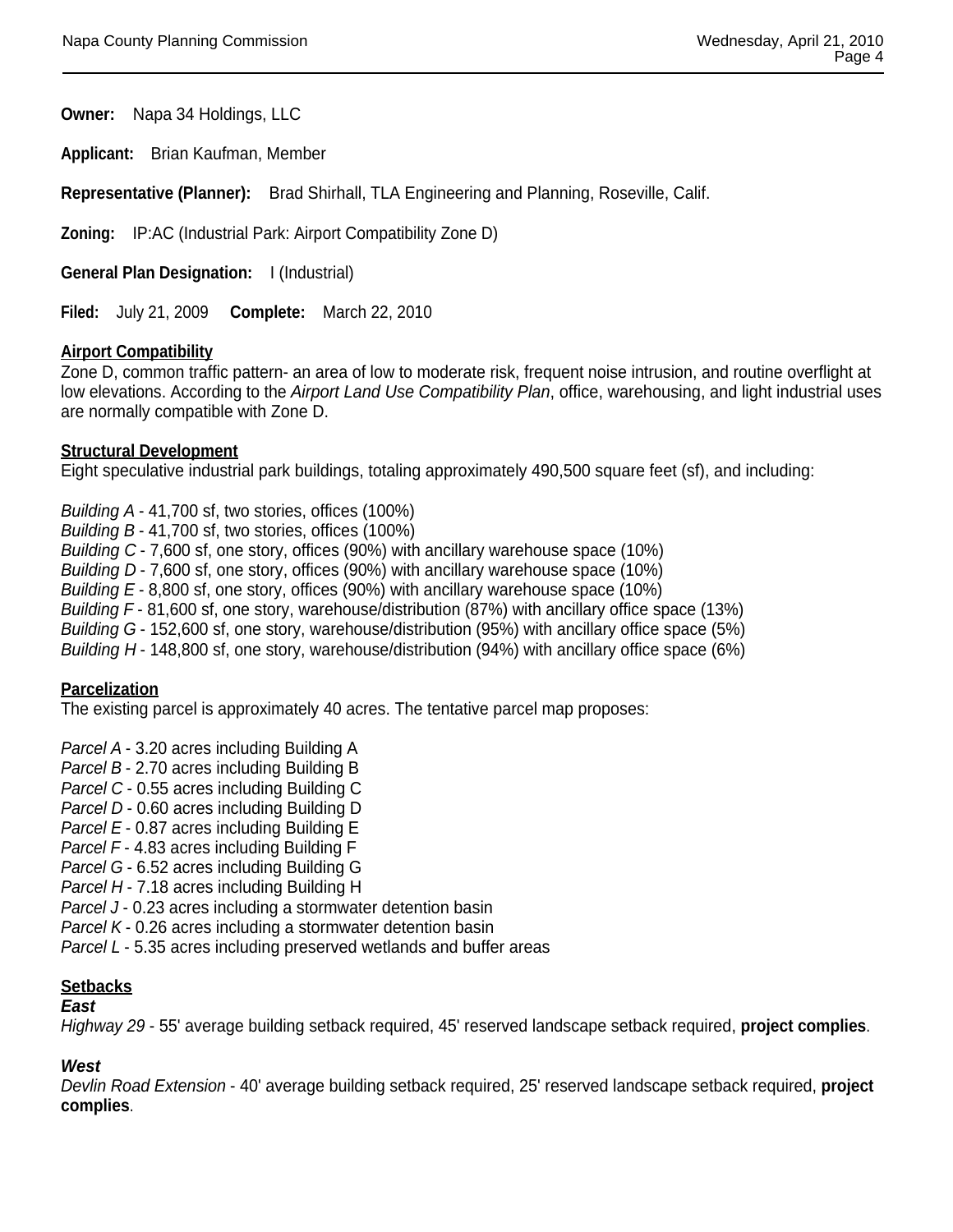# *North*

*Airport Boulevard* - 55' average building setback required, 35' reserved landscape setback required, **project complies**.

### *South*

*No street frontage* - 10' minimum landscaped building setback, **project complies**.

### **Parking**

| <b>Parcel</b> | Car      |                   |         | <b>Bike</b> |                       |         |
|---------------|----------|-------------------|---------|-------------|-----------------------|---------|
|               | Required | Proposed          | Compact | Required    | <b>Total Proposed</b> | Covered |
| A             | 167      | 167               | 18.5%   | 10          | 10                    | 4       |
| B             | 167      | 168               | 32.7%   | 10          | 10                    | 4       |
| $\mathsf{C}$  | 29       | 29                | 34.5%   | 10          | 10                    | 4       |
| D             | 28       | 28                | 17.9%   | 10          | 10                    | 4       |
| E             | 33       | 33                | 24.2%   | 10          | 10                    | 4       |
| F             | 88       | 78 (+10 deferred) | 22.7%   | 10          | 10                    | 4       |
| G             | 121      | 121               | 28.1%   | 10          | 10                    | 4       |
| H             | 116      | 116               | 30.2%   | 10          | 10                    | 4       |

# **Employment**

Estimated at 600 full-time equivalents.

# **Hours of Operation**

Expected to be from 8 AM to 10 PM, 5 to 6 days per week.

#### **Tree Removal/Replacement**

50 mature trees are proposed to be removed, including 46 Coast live oaks and 4 Blue gum eucalyptus. As required by the project mitigated negative declaration, replacement plantings for the native Coast live oaks will be in-like-kind, at a 2:1 ratio, and in at least a 24" box size. Alternately, the mitigation measure would allow tree replacement in-like-kind at a ratio of 3:1 and in at least a 15 gallon size.

# **Adjacent General Plan Designation/ Zoning / Land Use**

#### North - **IP** (**Industrial Park**) zoning

Open space and industrial park uses; including the approved Gateway Plaza hotel and retail complex, of which only the hotel has been built to-date (Airport Boulevard Realty II).

#### South - **IP** (**Industrial Park**) zoning

Open space and industrial park uses; including open space/wetland parcels to the south (Barrel Ten Quarter Circle Land Co.) and the Bronco Winery to the southwest (Barrel Ten Quarter Circle Land Co.).

# East - **IP** (**Industrial Park**) zoning

Transportation uses; including State Highway 29.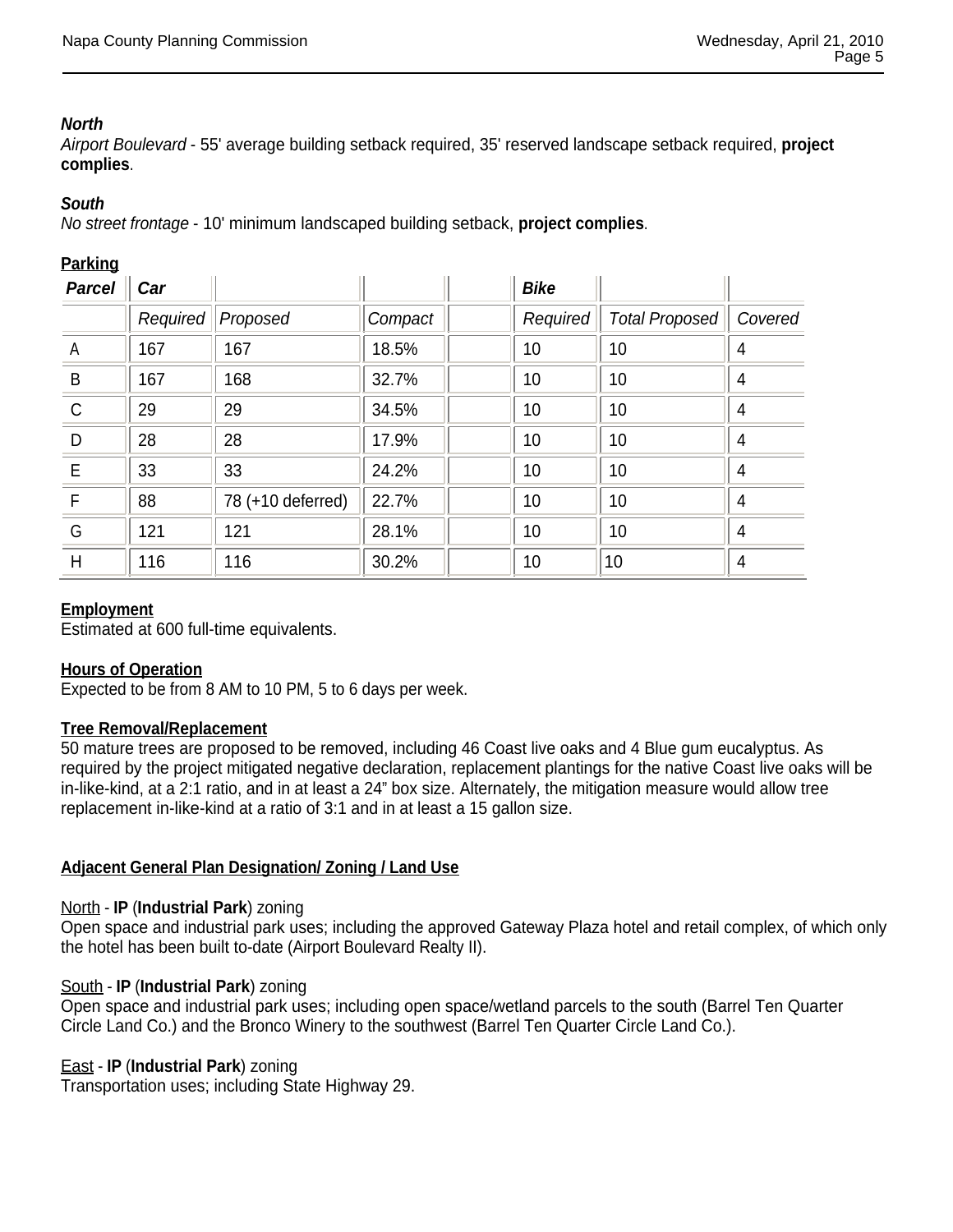#### West - **IP** (**Industrial Park**) zoning

Open space; including the approved, but unbuilt, 375,000 square foot Greenwood Commerce Center industrial park project (WCHYP II Greenwood RT) and the planned Devlin Road extension

# **Property History**

The project site has historically been used for cattle grazing, is currently vacant, and has been previously disced/graded. Except for Devlin Road, adjoining streets and public improvements have been completed, including street paving, curb, gutter, and public utilities. The full width of Devlin Road will be extended south from its current terminus at Airport Boulevard to an existing leg of Devlin at the south end of the site.

# **Code Compliance History**

Having toured the property and reviewed the Department's files, planning staff is unaware of any code compliance issues.

# **Discussion Points:**

1. Building Design, Layout, and Materials - The Napa 34 Commerce Center development includes eight buildings. The northernmost five buildings would be a mix of one and two story office structures fronting on Airport Boulevard and the proposed Devlin Road extension. To the south, three warehouse buildings are proposed. The warehouses would be oriented towards the center of the site, with upgraded elevations facing Highway 29 and the Devlin Road extension.

All of the proposed buildings would be constructed of site-cast tilt-up concrete panels. The most publicly visible, or otherwise prominent, portions of the buildings would incorporate design elements intended to create architectural diversity and interest; these include: stone veneer, metal siding, aluminum accent panels, tinted glass in aluminum frames, architectural light shelves, painted steel architectural elements, and exposed stain-grade architectural glu-lam beams supporting standing seam metal roofs. Perceived building heights (as measured from finished grade to the top of proposed parapet walls) would range from approximately 20 to 38 feet, and building footprints would range from approximately 8,000 to approximately 160,000 square feet. This proposed mix of heights and sizes will substantially differentiate building massing across the site and break up the monotonous development pattern which might otherwise be created by a development of this scale.

While it is axiomatic that Napa County does not "do" design review, the specific regulations of the Airport Industrial Area Specific Plan (AIASP) actually require the Planning Commission to engage in a quasi-design review when reviewing use permits for the industrial park. To that end, there are building elevations and renderings attached to this staff report and the applicant's architect has created excellent and highly realistic fly-through animations which he will present at the hearing. Staff is generally very pleased with the level of design and detailing being proposed on what is, without a doubt, an extremely prominent and important entryway to both the Airport Industrial Area and the county generally. As the question of design preference is a highly personal one, we defer to the Commission's feelings on the matter, but it is staff's opinion that the proposed buildings are of a high architectural standard and very much in keeping with the aesthetic goals of the AIASP.

2. Roadway Improvements - As conditioned by the Department of Public Works and as analyzed in the project traffic impact analysis and initial study, the Napa 34 Commerce Center project will incorporate significant improvements and expansions to the road system surrounding the parcel. We would refer the Commission to the project traffic study for a detailed technical analysis of the necessary improvements. However, in short, the project has been conditioned to build the full width of the Devlin Road extension located directly to its west (a condition which was also applied to the adjacent Greenwood Commerce Center project, meaning that whoever pulls permits to begin site improvements first will be responsible for building out the full width of the planned road, with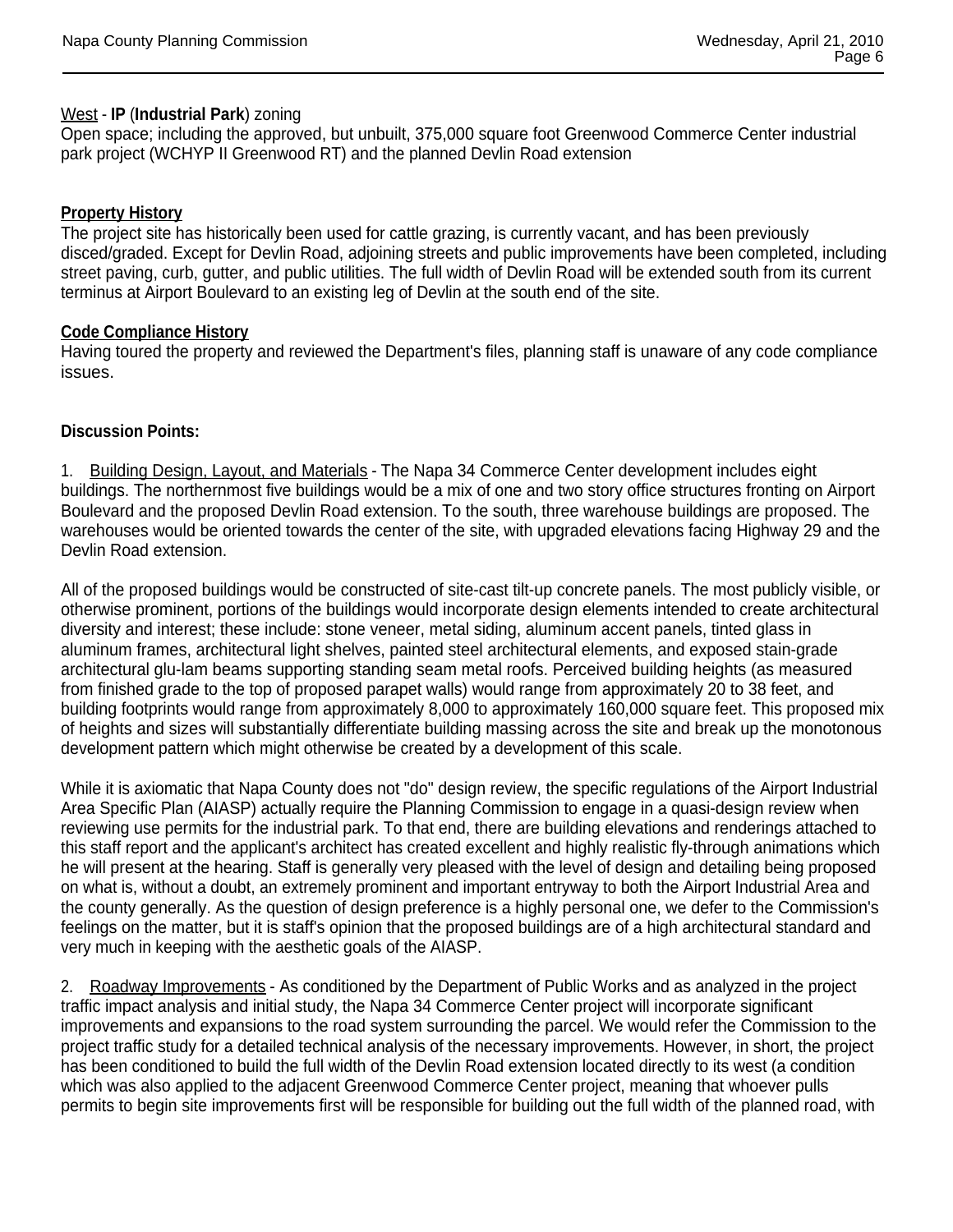cost sharing between the two developers occurring after-the-fact). Environmental mitigation measures also require substantial improvements at the Airport Boulevard/ Devlin Road intersection, including road widening at Airport Boulevard to accommodate two southbound turn lanes onto the Devlin Road extension. The widening of Devlin Road, beyond what had previously been envisioned by the Circulation Element of the AIASP, is likewise proposed to accommodate the additional lane of southbound turning traffic coming off of Airport Boulevard.

3. Variations to Standards - The applicants are requesting two variations from AIASP development standards, which the Commission has the power to approve if it feels that the project, when viewed as a whole, meets or exceeds the requirements of the Specific Plan:

# *Driveway Access*

Because the wetland which splits the subject property north from south restricts internal connections within the site, the applicants argue that it is necessary for them to have driveway access directly onto Airport Boulevard. This is despite the fact that the AIASP Circulation Element states at Section D-2 (*Internal Circulation System Layout*, p.90) that; "No direct access to local properties should be permitted from Airport Road (sic- Airport Boulevard). These properties should be accessed from new collector streets which intersect with Airport Road." The proposed driveway would be right-in, right-out only and the Department of Public Works has issued a memorandum in support of its construction (attached at Exhibit D.) Public Works' position, to which the Planning Division defers, is that the large wetland area represents a particular hardship for this site, that forbidding construction of a driveway on Airport Boulevard would substantially degrade traffic function at the other project driveways on an extended Devlin Road, that the proposed driveway would not impact potential future Caltrans interchange improvements at the intersection of Highway 29 and Airport Boulevard, and that constructing a bridge to create an interior connection between the two halves of the site would be infeasible.

Based on the attached Department of Public Works memo, Planning staff recommends approval of the requested variation.

#### *Parking Ratios*

The project includes includes a total of 740 automotive parking spaces, plus a further 80 bicycle spaces (of which 32 will be located in secure weatherproof bike lockers). The AIASP would require 750 parking spaces for a development of this scale, meaning that a waiver from parking requirements is technically required for the project. As is evident in the Parking table, above, the entirety of that 10 space shortfall occurs at Building/Parcel F, the 81,600 square foot warehouse building located closest to the Devlin Road extension. It is planning staff's longheld opinion that the AIASP requires over-ample parking for warehouse uses. Additionally, submitted site plans indicate where and how ten additional parking stalls could be created outside of required setbacks should they become necessary in the future. At 740 spaces, we believe that on-site parking will be more than adequate.

Planning staff recommends approval of the requested variation.

4. Landscaping - The AIASP requires a minimum 45 foot landscape buffer along Highway 29, a minimum 35 foot landscape buffer along Airport Boulevard, a minimum 25 foot landscape buffer along the Devlin Road extension, and a 10 foot landscaped building setback along the southern property line (adjacent to the Franzia wetland bank property.) Landscape setbacks, and the landscape plan more generally, have been a subject of some significant debate between planning staff and the applicants' team during the earlier phases of this application. We are very happy to report that those issues have now been fully resolved. The project currently before the Commission is fully consistent with both the letter and the spirit of the AIASP's landscape requirements.

5. Wetlands - An unnamed seasonal drainage runs east to west across the center of the property and ultimately drains into Sheehy Creek, approximately 1 mile to the northwest of the project site. A formal wetland delineation has been completed, and 3.19 acres of the site, including the central drainage and other scattered locations, have been determined to be jurisdictional wetlands by the United States Army Corps of Engineers. The applicants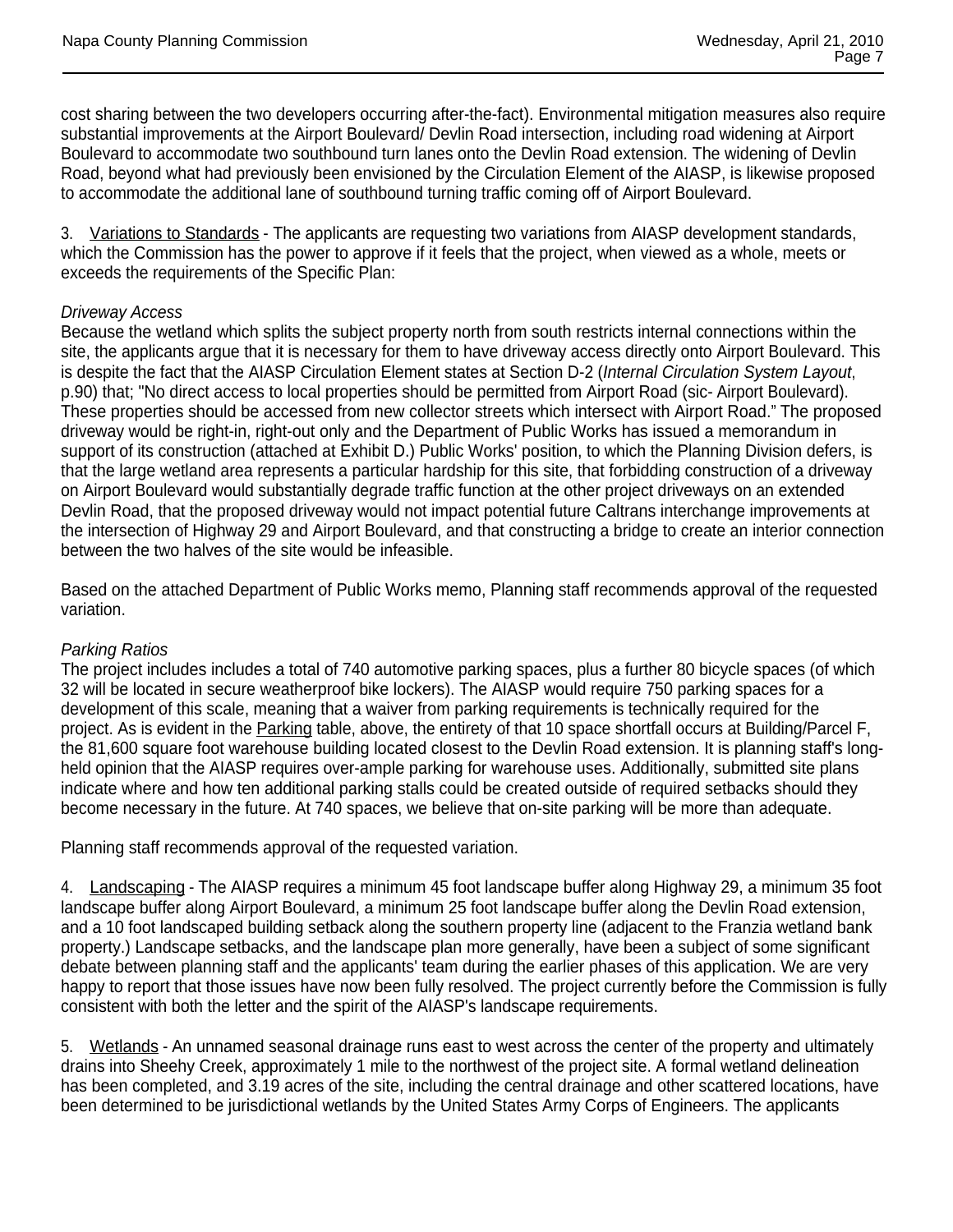propose to fill two wetland areas, totaling approximately 0.48 acres, located to the north and south of the central seasonal drainage. These limited wetland conversions will require permitting by the Army Corps, the San Francisco Bay Regional Water Quality Control Board (SFBRWQB), and the Department of Fish and Game and will likely result in off-site wetland preservation or other equivalent mitigation.

The main wetland, which bisects the parcel, is to be permanently preserved (along with more than two acres of buffer area) and enhanced as a component of the project's stormwater pollution prevention plan. The project incorporates an integrated approach to stormwater management and wetland preservation in which on-site stormwater flows are pretreated and then allowed to drain into the preserved on-site wetland in a manner which mimics natural hydrologic flows. The proposed system has been vetted by both the Department of Public Works and the SFBRWQB and both agencies have voiced initial support for the proposed system's somewhat novel (at least for Napa County) combined approach to stormwater management and wetland enhancement.

6. Signage - Submitted plans initially depicted a 32 foot tall metal and plastic wine glass at the property's northeast corner and a 10 foot tall stack of wine barrels at the northwest corner. Planning staff has taken the position that these proposed representational elements constitute signage in conflict with AIASP language restricting sign height and design. In response, the applicants have agreed to label the wine glass and barrels as simply illustrative of potential future signage or public art installations, which would be subject to County review at a later date.

Despite the fact that a similar oversized wine bottle was approved as part of the Greenwood Commerce Center project, planning staff is *strongly* opposed to anything bearing a resemblance to the illustrative 32 foot wine glass and the stack of "recycled" wine barrels shown on the plans. Given the prominence of the project site (it is at one of the main gateways to the Napa Valley for visitors coming from both the south and the east) it strikes us as extremely important that any signage and/or public art which may be installed in the future parallels the high aesthetic standards established by the Valley's wines and wineries. To staff's minds, the illustrative, "32' tall wine glass constructed from... square tube steel frames, painted white, each cold formed to wine glass profile, welded together, and faced with red translucent polycarbonate panels" (p. A01.3 of submitted plans, note 5) falls far short of that standard. We very much hope that the Commission agrees.

7. Green Building - The Napa 34 Commerce Center proposes greenhouse gas reduction methods and offsets including bicycle and pedestrian-friendly facilities and improvements, permanent preservation of extensive natural wetlands, high efficiency irrigation, recycled water use, low VOC materials, the planting of more than 300 new trees (of which nearly 100 will be native oaks), designs that take advantage of passive natural cooling and heating, and buildings which are designed to support the structural loads associated with roof-mounted solar arrays. The project applicants have not, however, committed to any form of LEED certification.

# **Consistency with Standards:**

# Zoning

The IP:AC (Industrial Park: Airport Compatibility) zoning district allows the development of speculative light industrial buildings with the approval of a use permit. Site layout, building design, coverage, and setbacks comply with Zoning Code requirements and, subject to the requested variations to standards, with applicable *Airport Industrial Area Specific Plan* (AIASP) requirements. While future tenants generally will not be subject to subsequent use permit reviews, future tenants and future tenant improvements will be administratively reviewed by the County for consistency with the AIASP prior to occupancy.

# Building Division Requirements

The project has been designed to comply with all applicable building codes. Building Division recommendations were not available at the time of report printing; they will be made available to the Commission prior to the hearing. Staff expects that the Building Division will recommend approval with standard conditions.